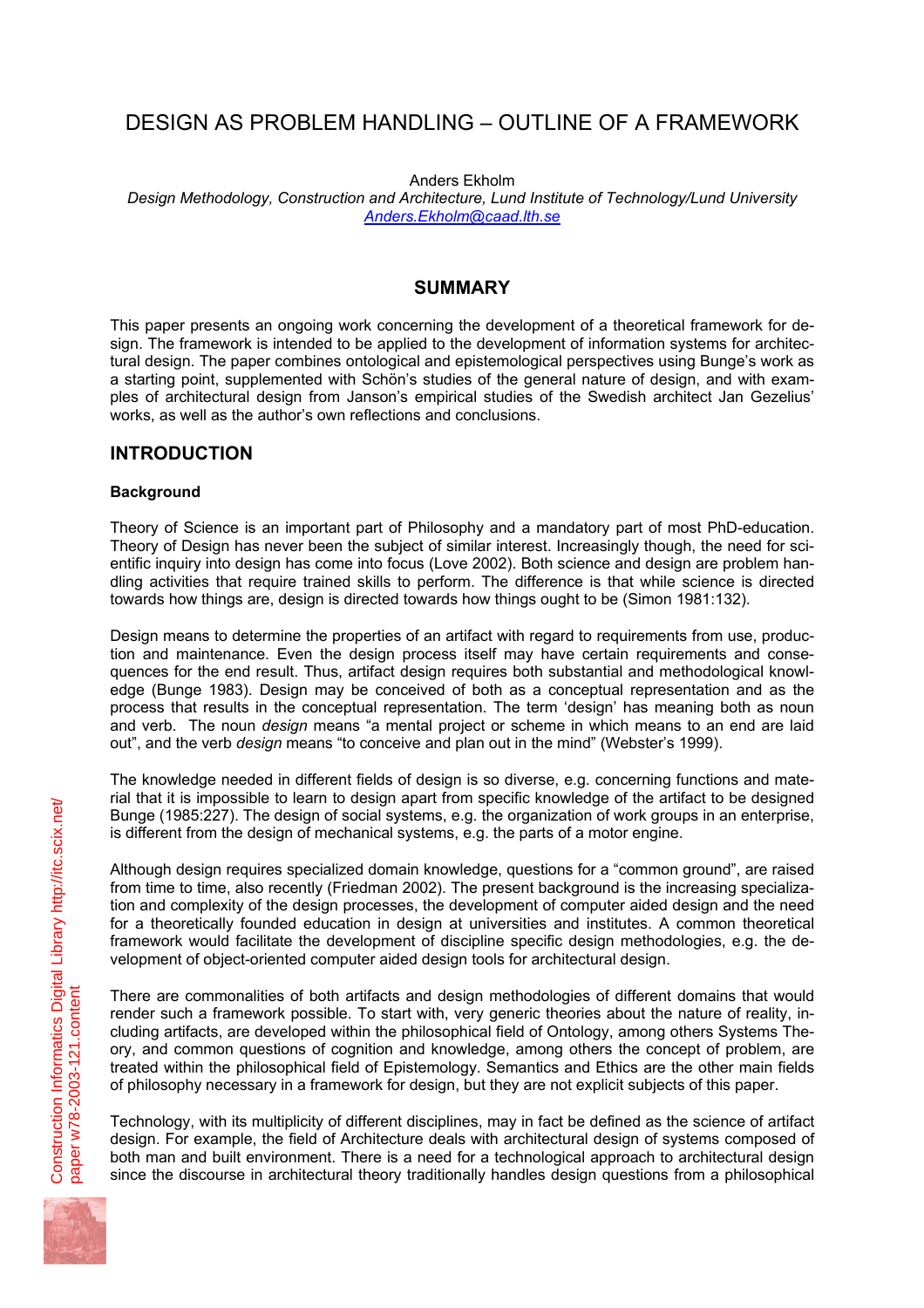perspective (Nygaard 2002). A problem is that this discourse does not result in operational knowledge that can be utilized for development of design methodology and design tools.

The aim of this work is to develop an outline of a framework for design using a technological approach, and to reflect on consequences for the development of computer support for design of the built environment. It is carried out as a theoretical study and relates works within the fields of Ontology and Epistemology, especially Bunge's "Treatise on Basic Philosophy" (Bunge 1983) and Schön's "The Reflective Practitioner" (Schön 1983), with some of the author's own studies of the characteristics of the built environment seen as a complex socio-technical system with both material and cultural properties (Ekholm 1987a, 1987b, and 2002).

In the following sections are treated, firstly, artifacts and their properties, and secondly, design seen as problem handling. Thirdly, certain aspects of problem handling are discussed. In connection with each section, reflections are made on the application of the framework to the characteristics of architectural design. Reflections on requirements on IT-support for architectural design conclude the paper.

# **ONTOLOGY FOR DESIGN**

#### **Artifacts as systems**

Concrete systems have composition, environment and structure (Bunge 1979). The composition is the set of parts of the system, the environment is the set of things that interact with the system, but are not regarded as part of it, and the structure is the set of relations, intrinsic and extrinsic. A concrete system has a state, i.e. all its properties at a certain point in time, and a history, i.e. its former states. Finally a system has laws, i.e. natural relations among its properties. Artifacts are man-made systems; they are tools that enable certain human activities and experiences. Besides having laws, artifacts also have rules, i.e. states prescribed in a social system.

Systems and their parts constitute a level order where things in lower levels are parts of systems in higher levels. In each level new properties emerge. The natural world is considered to consist of several levels of increasing complexity. The level order of atoms, molecules, cells, organs, individuals and social systems is an example. Levels orders also characterize the artificial world. For example, materials like clay, gravel and water, are parts of components like bricks and mortar that in their turn make up assemblies like masonry, which are part of buildings.

#### **Properties of artifacts**

Following Bunge, the properties of an artifact can be divided into material and cultural (Ekholm 2002). Material properties are regarded as independent of human experience; they are objective (Bunge 1983:80). Material properties are either mutual of a system and its environment, or intrinsic of a system. Mutual properties are based on either bonding or non-bonding relations. The three main categories of material property according to these distinctions are:

- *Functional* (mutual properties based on bonding relations to the environment), e.g. functions in relation to the environment, including side-effects and environmental effects.
- *Comparative* (mutual properties based on non-bonding relations to the environment), e.g. position, geometry, and temporal properties like moment of event, and rhythm.
- *Compositional* (composition and intrinsic properties), e.g. material, mass, density, surface structure and intrinsic processes.

Cultural properties are mutual properties of a subject and an object. Cultural properties are experiences and thoughts of a subject related to the artifact but not intended to represent its material properties. They may be *subjective* or *inter-subjective*, i.e. based on individual experience only or determined by convention. The three main categories of cultural property are:

• *Phenomenal* (mutual properties determined by the individual's experience), may be divided into *sensory*, e.g. color, loudness and brightness, and *introspective*, e.g. comfort, beauty and safety.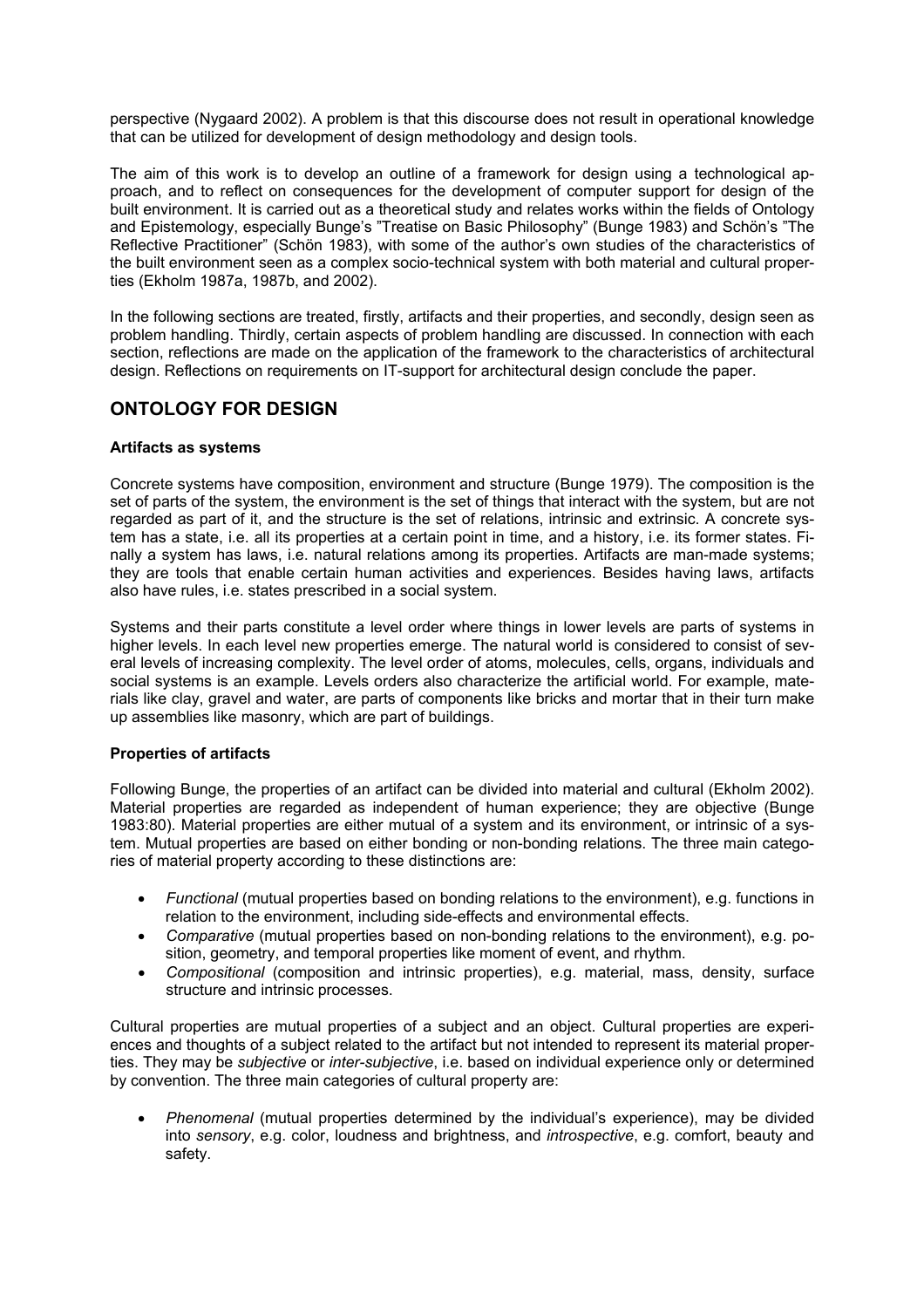- *Symbolizing* (mutual properties based on interpretation of the system as a sign or symbol). They are information in a communication system. The symbolizing properties can be divided into linguistic or non-linguistic, books and road signs respectively have symbolizing properties.
- *Administrative* (mutual properties assigned to the system in an administrative context). Examples are ID, name, classification, and price but also descriptions and property declarations.

The objective of an artifact is to be efficient and acceptable for a given task. The sought for properties are expressed as *requirements* in a design brief. Statements about properties that the artifact may not have are called *restrictions*. Restrictions may be based on laws or on rules and are expressed as attributes or attribute values. For example, a restriction may express the maximum length of a new building delimited by neighboring houses on each side along a city street, as well as a rule for the amount of built ground.

# **DESIGN AS PROBLEM HANDLING**

### **Knowledge**

Bunge distinguishes between three kinds of knowledge (1983:72):

- *Sensory-motor* e.g. knowing how to throw a ball, or to ride a bicycle;
- *Perceptual* e.g. seeing the size of a space, or identifying a false note in a song;
- *Conceptual* e.g. knowing the composition of a building, or the rules of chess.

Sensory-motor or perceptual knowledge need not be corresponded by conceptual knowledge. Knowledge that has not yet been, or maybe cannot be, expressed as a proposition is called tacit (ibid:77). There is an extensive discourse about tacit knowledge, which will not be treated further here. A classic account has been given by Polanyi (1958), and a critical reflection by Rolf (1991).

Problems emerge and are defined in relation to a domain or field of knowledge. A *field of knowledge* consists of a combined material and conceptual framework: A *material framework* has three main components (Bunge 1983:90):

- 1. A *system, C, of persons* with special training, and strong information relations amongst them, and who initiate or continue a tradition of belief or inquiry;
- 2. A *society* capable of supporting and encouraging, or at least tolerating, C;
- 3. A *domain of objects* of inquiry.

And a *conceptual framework* has the following seven components (ibid):

- 4. A *general outlook* or *philosophical background* composed of (a) an ontology or view on the nature of things, (b) an epistemology or view on the nature of knowledge, and (c) a morality concerning the proper ways of acquiring, diffusing and utilizing knowledge;
- 5. A *formal background* of logical or mathematical theories taken for granted in the course of the inquiry;
- 6. A *specific background* of propositions and procedures, drawn from other epistemic fields;
- 7. A *problematic* consisting of problems concerning the nature, value or use of the investigated objects as well as problems regarding other components of the epistemic field;
- 8. A *fund of knowledge* that consists of a collection of propositions and procedures obtained by members of C at previous times;
- 9. *Aims* or *goals* of the problem solving activity of the C's;
- 10. All the *general and special methods* utilizable in the epistemic field.

Janson describes the competence of an experienced architect as "a *repertoire* of everything that belongs to the professional skill" (Janson 1998:190). Such a repertoire may in fact be identical with the background knowledge or conceptual framework described by Bunge. According to Janson: "The repertoire includes not only acquaintance with the inherited traditions and contemporary views of the trade, but also those new experiences and insights that the individual architect has gained through own practice – which influence the relation to tradition and the way to use it" (ibid).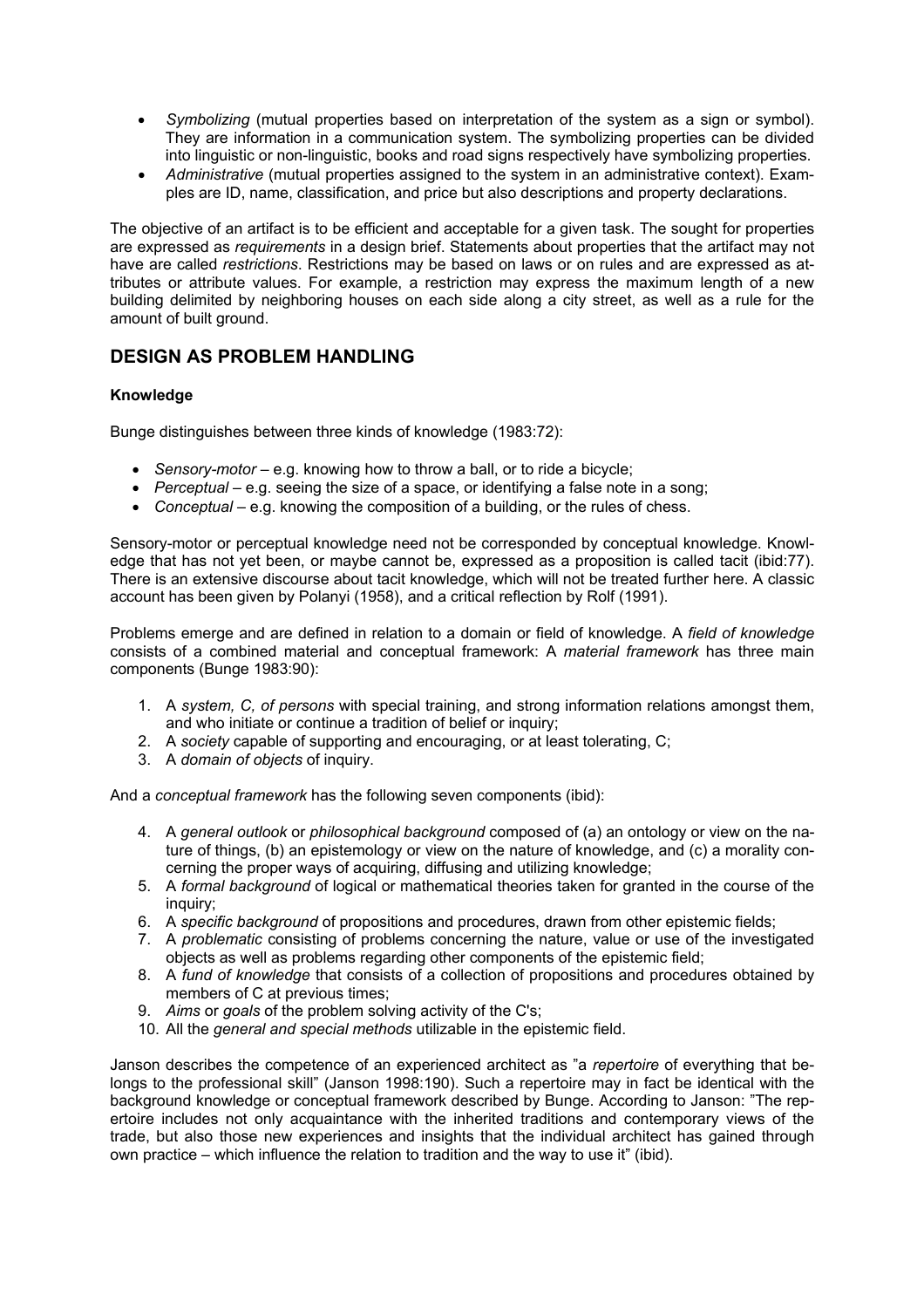### **Problem**

Purposeful action, including inquisitive behavior, "curiosity", and a desire to understand, is a driving force that leads to the discovery of knowledge gaps or problems. In its widest sense, a problem could be described as "the difference between what is known and what one wishes or needs to know" (Bunge 1983:235). A problem is a *conceptual object*, with three main constituents: presupposition(s), generator and solution (ibid: 242,271). *Presuppositions* belong to the background knowledge applied in the problem handling process, they belong to the *approach*, or *conceptual framework*, of the problem (ibid:259,90). A *generator* is an attribute representing an extrinsic property of the investigated or invented system. A *solution*, finally, is a description of the composition and internal structure of a system that has the required properties. A tentative solution is called *hypothesis*.

For example, the design of a building presupposes certain architectural background knowledge. Typical generators would represent the user's experience of homeliness, efficiency, beauty and status. The generators in this example are phenomenal properties. The designer must transform these into material properties of the building, e.g. adaptability, spatial organization, and construction products, and propose a solution with the required characteristics.

Problems may be divided into cognitive and practical (Bunge 1983:244). A cognitive problem may concern both perceptual and conceptual knowledge, e.g. the ability to experience a piece of music and understand its composition. A practical problem concerns both sensory-motor, perceptual and conceptual knowledge. It requires skilful action to bring about the intended properties of an artifact, e.g. to perform music or design a building that generates the intended impressions.

#### **Problem handling**

Knowledge is obtained through learning, which physiologically is equivalent to the development of new properties of the nervous system (Bunge 1983:64). Learning can be identical with study, which means that the individual acquires existing knowledge. New knowledge is obtained through problem handling.

Problem handling processes may be characterized as routine or research (Bunge 1983:262). A *closed* problem can be unambiguously defined, and its solution is known in principle. It may be solved by a *routine* that consists in choosing a generic solution and specifying the values of its attributes. Routine problem solving is terminated when the problem is solved, e.g. when the equation is solved or the needle in the haystack is found. An *open* problem is ambiguous, it cannot be clearly defined, and its solution is unknown. It requires *research* since new kinds of things must be investigated or invented. Research problems are characterized both by solving problems and by finding new problems.

#### **Views in problem handling**

The generator and solution of a problem may be explained as different views on a system. A generator is an extrinsic view, and the solution is a compositional view. An extrinsic view, also called *topdown*, regards the system's mutual properties: functional, comparative, phenomenal and symbolizing, and the intrinsic view, called *bottom-up*, regards its compositional properties, also named *technical solution*, see Figure 1. The compositional properties of a system are basic to its mutual properties. The mutual properties of a system also depend on the given environment. A shift of environment may result in a shift of mutual properties. During an inquiry it is assumed that there is a many-to-many relationship between a system's mutual and compositional properties. Different composition and intrinsic structure may have the same mutual properties, and, vice versa, the same mutual properties may be generated by different technical solutions, e.g. the wall function may be realized by masonry or in-situ concrete.



**Figure 1** Extrinsic and compositional views on systems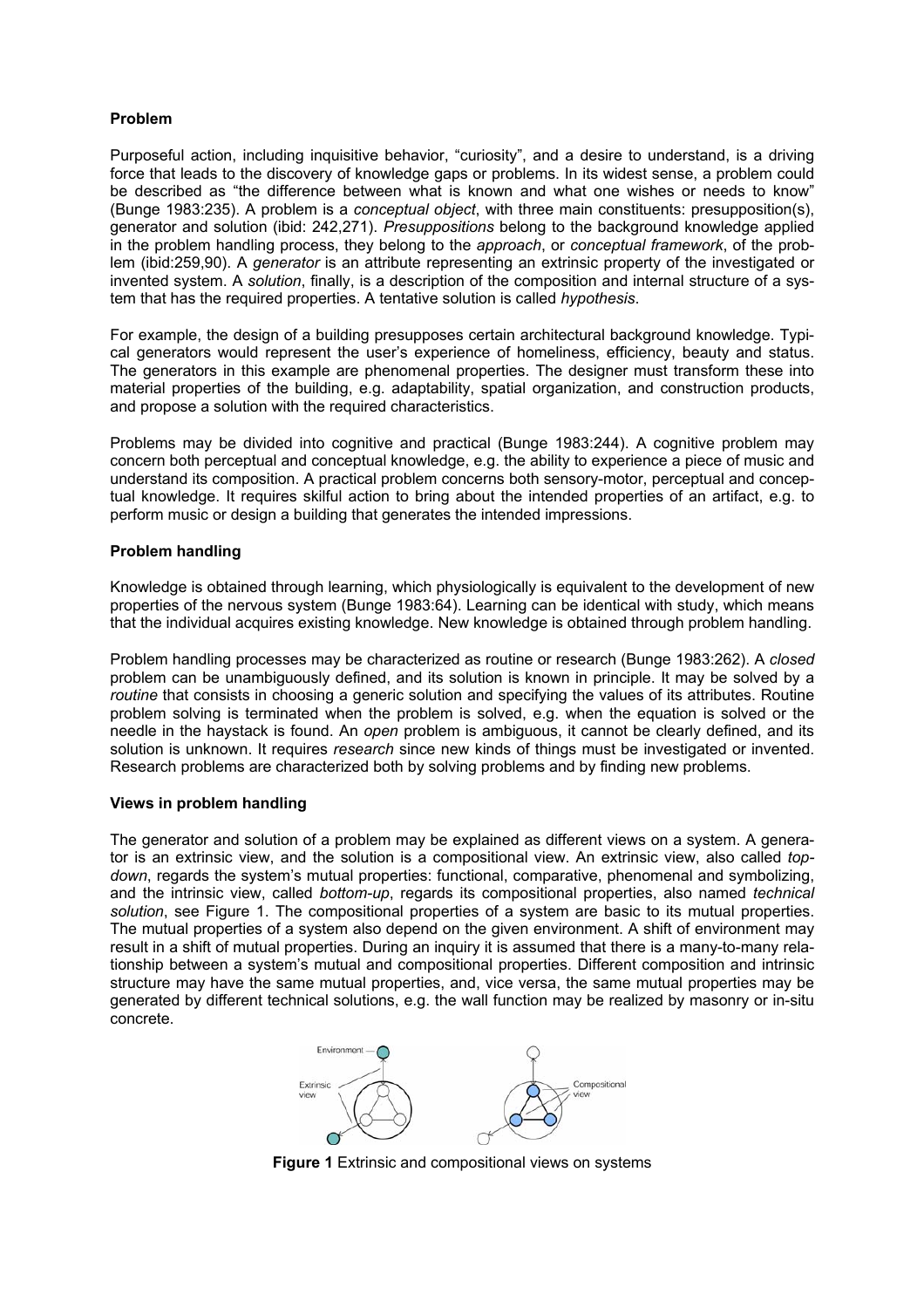In a systemic approach it is possible to distinguish between synthesis problems and analysis problems (Bunge 1983:274). A *synthesis problem* starts from requirements and restrictions of system and results in a hypothesis about the composition and intrinsic structure of the system. An *analysis problem* is the inverse of the synthesis problem; it starts from knowledge of composition and intrinsic structure, and results in an understanding of the mutual properties of a system in a given environment.

#### **The problem handling cycle**

Design is a problem handling process which intends to solve practical problems. Design may concern both routine and research problems. The result of the design process is a description of an artifact, including the knowledge gained in the process. Its aim is a satisfactory artifact, i.e. it must be both *efficient* and *acceptable* in its environment.

The design process starts by defining the problem, which includes determination of aim or purpose, choice of approach, compilation of relevant background knowledge, expressing generators as material properties of the artifact, and determining requirements and restrictions, see Figure 2. The problem definition is followed first by a *synthesis* and then by an *analysis*. Synthesis includes development of hypotheses and proposals for testing these. Analysis includes testing the properties of the solution relative a given environment, evaluating the results and supplementing the background knowledge with the solution knowledge. Analysis includes production of a concrete model, e.g. a drawing or a prototype that can tested. The new knowledge obtained through the sequence *problem definition – synthesis - analysis* is brought into the background knowledge. If the result does not solve the original problem, a new cycle could be initiated. Simon calls this problem handling sequence, which proceeds until a satisfactory solution is obtained, the "Generator-Test Cycle" (Simon 1981:149).



**Figure 2** The cyclic course of problem handling

Janson's account of the working practice of the Swedish architect Jan Gezelius has lead to observations that to a considerable extent are in agreement with the "Generator-Test" model. Janson concludes that problem handling in design follows the sequence *driving conception – suggestion - exploration*. Janson describes the process as accumulating, neither cyclic nor linear but rather spiral shaped (Janson 1998:187).

### **Problem definition**

In a real situation problems are not presented as givens (Schön 1983:40). Practical problems are characterized by uncertainty, disorder and indefiniteness. During the problem handling process the problem crystallizes and its conceptual context is clarified. According to Schön, "problem-setting is a process in which, interactively, we name the things to which we will attend and *frame* the context in which we will attend to them" (ibid). It is only in the process of framing the problem, of determining the "problem setting" (Bunge 1983:236), that we can both clarify the goal and the problem, and determine the required means to solve it.

Another term for "problem setting" is "approach" or "view". Bunge reminds us about the difference between a technological and a humanistic approach. The former is similar to that of applied science,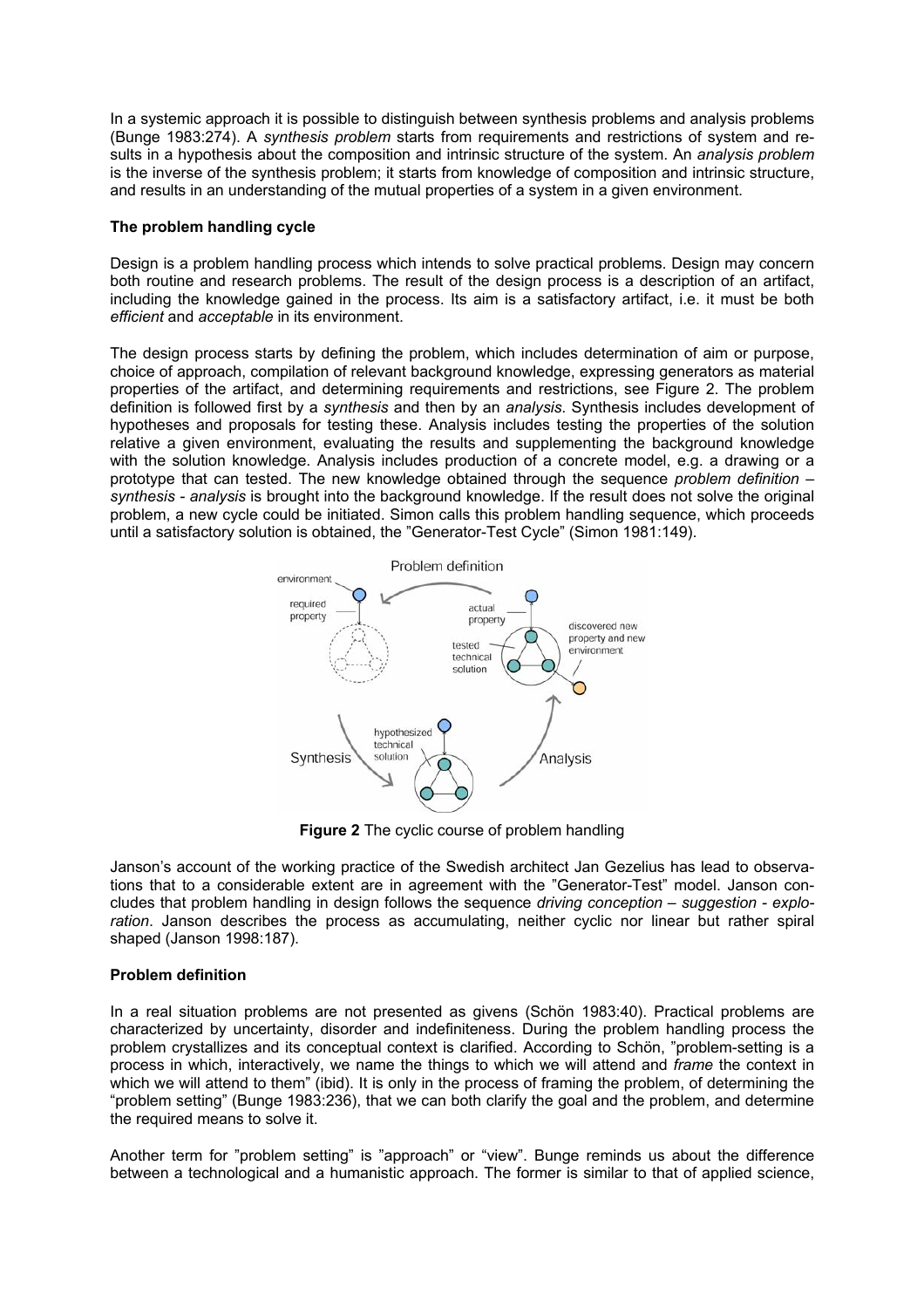but its basis includes technological knowledge and its aim is to *control* natural systems as well as to design artificial ones. A humanistic approach is founded on the knowledge of human culture and handles problems of intellectual and artistic nature, uses conceptual methods and aims at *understanding* its referents (Bunge 1983:258).

Problem definition in design includes describing the practical situation or activity where the artifact is used, and determining the requirements and restrictions. Furthermore the generators must be translated into material properties of the artifact. Different methods for this translation have been invented, e.g. the "House of Quality" method by the Japanese car manufacture industry (Cross 1994).

#### **Synthesis**

In contrast to implicit or tacit presuppositions, a *hypothesis* in its widest sense is an explicit assumption, conjecture, or educated guess of a solution to a problem. A hypothesis is developed through synthesis, a creative mental act. A hypothesis does not "come out of thin air" but is based on available knowledge (Bunge 1983:288). Bunge describes five, perhaps not mutually exclusive, ways to develop hypotheses:

- 1. Induction from observed cases
- 2. Associations of facts in time or place
- 3. Similarities of facts, e.g. analogies
- 4. Application of general principles
- 5. Imagination and invention.

Schön stresses the importance of "seeing-as" in creativity (1983:183). The analogies or metaphors thus created function as new generators in the design process. Seeing-as includes to reframe the situation. It is equivalent to exchange of parts of, or possibly the whole of, the conceptual framework: method, purpose, existing knowledge, problematic, conceptual tools, as well as the whole underlying world view. Reframing presupposes openness, questioning, critical scrutiny and conceptual "width".

In a semantic sense, a change of view is the same as a change of the conceptual context while the referent, i.e. the object of interest, remains the same. Along with the change of context follows consequences for which attributes that may characterize the object, and for the possible values that existing attributes may take. Janson exemplifies with the architect Gezelius' work on the design of an exhibition building in a sensitive natural setting. The concept that represents the experience of the relation between the building and the environment was at one time suddenly changed from "in the natural environment cautiously placed building" to "a small public building". This conceptual shift enabled a new colour, "blue", a new position, "free and open", and a new fully symmetrical shape (Janson 1998).

#### **Analysis**

The efficiency and acceptability of the proposed artifact must be evaluated. This is tried out in model studies and simulation, through prototype testing, or application in practice. Also the requirements and restrictions of a problem may be evaluated. Some of these are determined by the designer, others are decided by the client or authorities. The designer may impose unconscious restrictions that may or may not be unveiled as the design process proceeds. Evaluation may also concern the approach of the problem and the generators, as well as the designer's own working method. The result of a completed problem handling cycle is added to the original background knowledge.

Schön shows how a practitioner continuously evaluates the problem handling method through "reflection-in-practice" and "reflection-on-practice" (Schön 1983:62). The former happens continuously during the different phases of problem handling. The latter is a critical valuation of the problem handling method as a whole, and can be used for further development of the conceptual knowledge applied to practical cases. He calls this "knowing-in-practice" which leads to an incrementally increasing skill and a reduced need for theoretical reflection.

During design, concrete models are produced to enable evaluation through sensing, perceiving and interpreting. The model is to a certain extent "independent" of the conceptual context in which it was conceived. Through reflection on a concrete model the original conceptual context may be redefined, and the hypotheses revised and further developed. Concretization in the form of model building and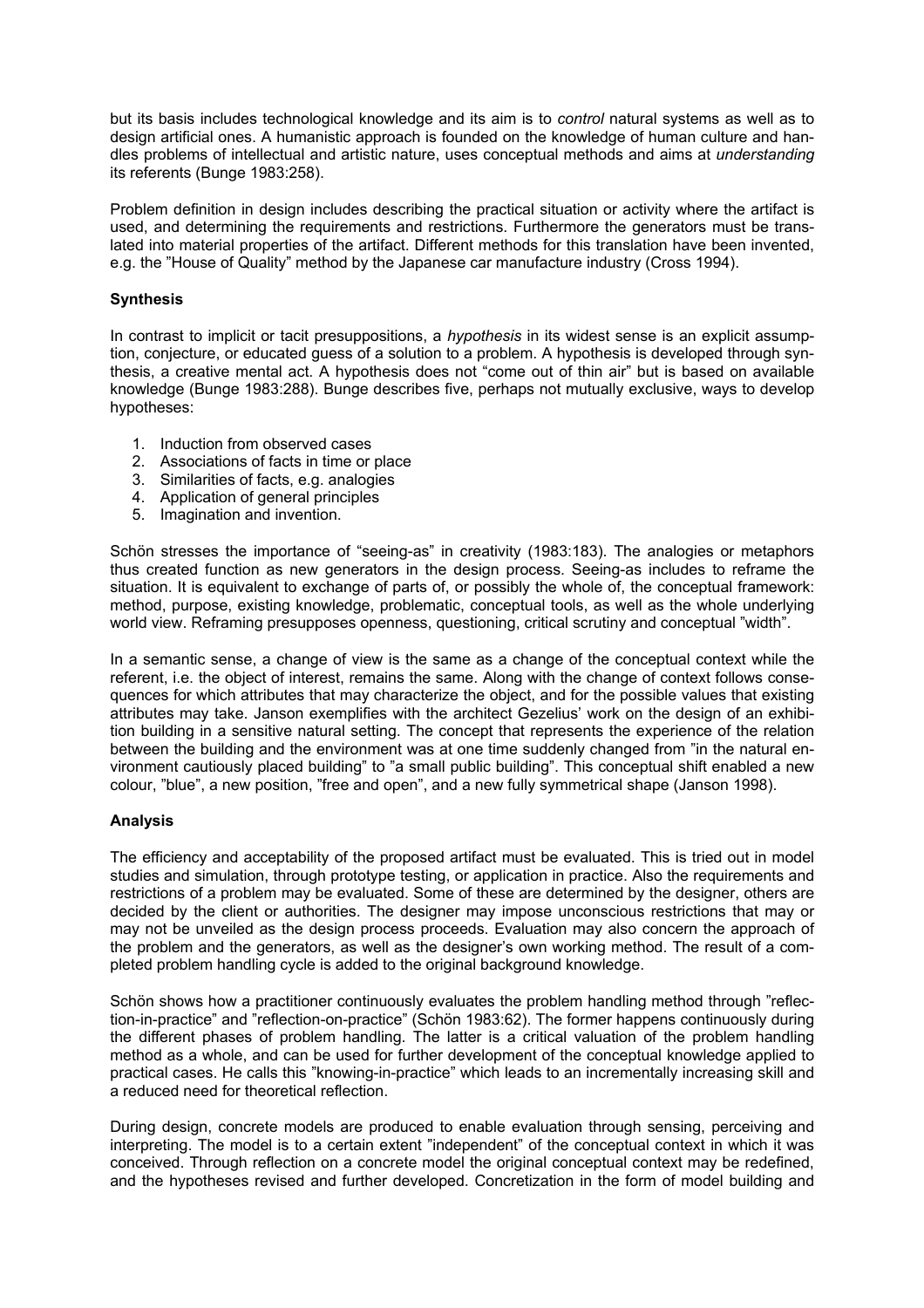design actions enable a conceptual liberation. It is assumable that this liberation is furthered by ambiguity and low precision of a sketch. At the same time it depends on the fantasy of the beholder and the inclination to associate and reflect, and transform the frame of reference.

#### **Characteristics of architectural design**

The conventional understanding of architectural design is that it mainly deals with cultural aspects of the built environment. However, it may be argued that a design problem includes the whole system man-tool-environment and that the design of the built environment includes both buildings and human activities (Ekholm 1987a). An activity together with the part of the environment that is used and experienced may be called a *situation* or, as by Alexander, a *pattern* (Alexander et al 1977).

From a compositional point of view, situations consist of people and equipment situated in a built environment. Decisive for the identification and delimitation of a situation is on the one hand its material properties, but also the experience of those that act in the situation. The environment must have cultural properties that support the activity. They may be sensory properties like light and colour, introspective properties like comfort or beauty, or symbolizing properties with a meaning that allows a person to identify with the situation.

Different parts of the built environment are controlled by different social systems. In principle this is a territorial subdivision (Habraken 1998). The built environment is a complex socio-technical system with several relatively independent levels of control. Examples of levels are "town-planning", "building", and "building space". Each level is to a certain extent autonomous, which allows freedom for decisions about built "objects" in each level. Design of built objects is generally accommodated to this level structure so that certain objects are determined in lower levels and other objects in higher levels only.

# **REFLECTIONS ON INFORMATION SYSTEMS FOR DESIGN**

#### **Development praxis**

The software problems connected with creative problem handling has not yet been solved. The development of new schema classes is not an integrated part of the design cycle, but is the subject of separate software development. Fischer (1998) distinguishes three intertwined levels of software design:

- The conceptual framework level
- The domain level
- The individual artifact level.

Here, the conceptual framework level should have a domain-independent architecture for building evolvable complex software systems. The domain level instantiates a higher level generic conceptual framework, and in its turn, the individual artifact level instantiates a domain level framework or schema. Each level has its own stakeholders: professional software developers, domain workers and clients respectively.

Fischer identifies seeding, evolutionary growth, and re-seeding as three separate phases in the dynamics of systems development. The "seeding process" is driven by system software developers in co-operation with domain experts and includes prototype development. During the evolutionary growth phase, domain experts use the software in practice. New requirements may surface that make end user modifications, including software programming, "re-seeding", necessary.

Similar procedures characterize the development of object-oriented CAD-systems for building design. There is a dialogue between generic software developers and application developers. Influential users are engaged in a dialogue with application developers regarding the software performance, and skilled users are to a certain extent able to develop new object classes and change value spaces of existing attributes. For example GDL-programming allows users of ArchiCAD to extend its capabilities.